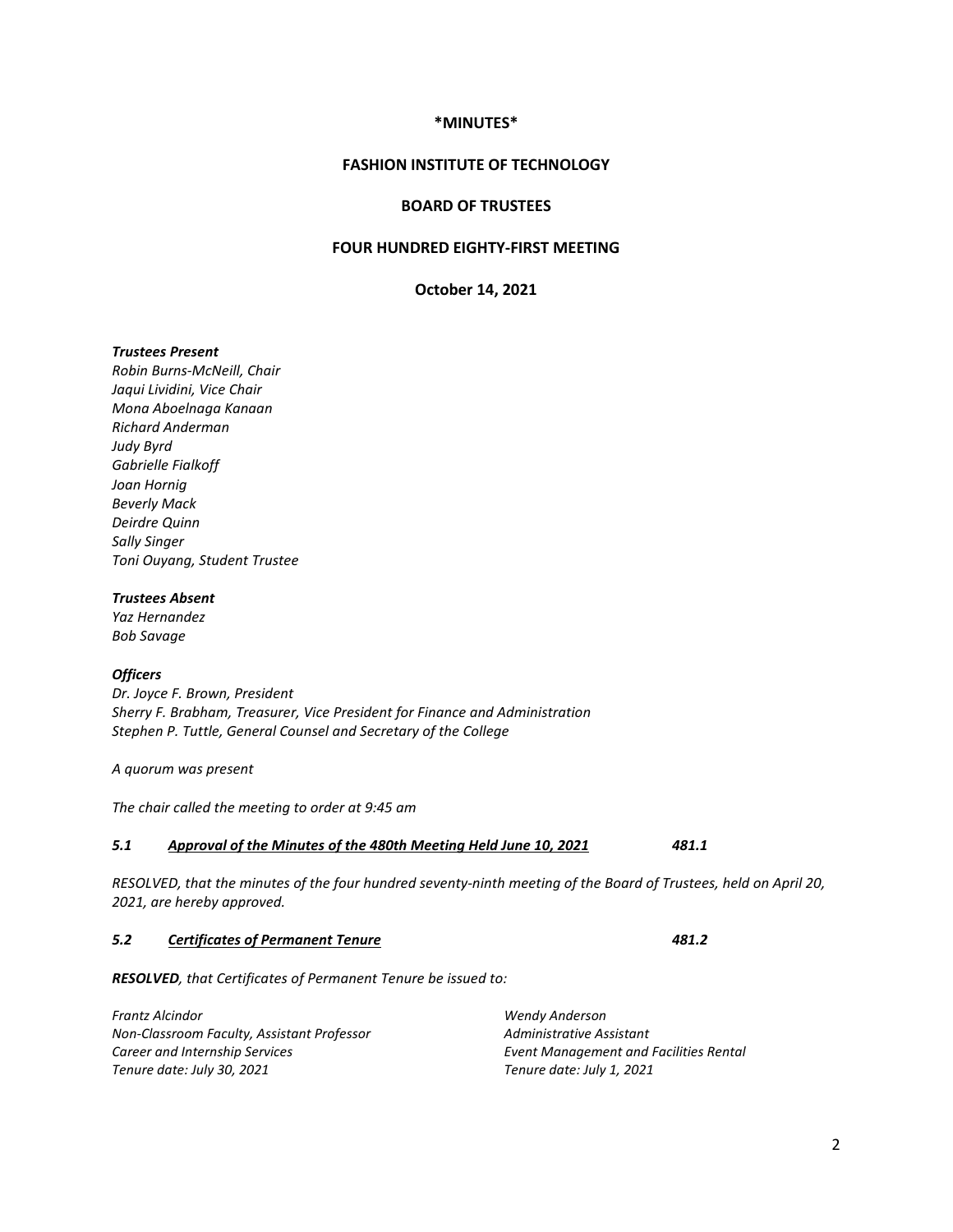*Preeti Arya Assistant Professor Textile Development and Marketing Tenure date: August 20, 2021*

*Robin Baxter Assistant Professor Fashion Business Management Tenure date: August 20, 2021*

*Nicole Benefield Assistant Professor Fashion-Apparel Tenure date: August 20, 2021*

*Deborah Berhanu Associate Professor Science and Math Tenure date: August 20, 2021*

*Alison Castaneda Associate Conservator Conservation Library Tenure date: July 2, 2021*

*Maria Hwang Assistant Professor Science and Math Tenure date: August 20, 2021*

*Md Imranul Islam Assistant Professor Textile Development and Marketing Tenure date: August 20, 2021*

*Margaret Joseph Associate Professor Global Fashion Management Tenure date: August 20, 2021*

*Joshua Koury Associate Professor Film, Media and Performing Arts Tenure date: August 20, 2021*

*Su Ku Assistant Professor Fashion-Art Tenure date: August 20, 2021*

*Jennifer Lee Assistant Professor Fashion Business Management Tenure date: August 20, 2021*

*Marie Lorenz Assistant Professor Fine Arts Tenure date: August 20, 2021*

*Ethan Lu Assistant Professor Interior Design Tenure date: August 20, 2021*

*Ryan Maldonado Technologist A Media & Event Technology Services Tenure date: July 23, 2021*

*Jessica Mooney Non-Classroom Faculty, Assistant Professor Career and Internship Services Tenure date: July 23, 2021*

*Alexander Nagel Assistant Professor History of Art Tenure date: August 20, 2021*

*Nadia Peters-Marulaz Associate Coordinator Career and Internship Services Tenure date: July 9, 2021*

*Hope Raymond Accounting Clerk II Accounting Tenure date: August 2, 2021*

*Carli Spina Non-Classroom Faculty, Associate Professor Gladys Marcus Library Tenure date: August 1, 2021*

*Benjamin Spott Full-time Classroom Assistant Science and Math Tenure date: September 10, 2021*

*Evelyn Wang ISS Technology Coordinator International Student Services Tenure date: August 20, 2021*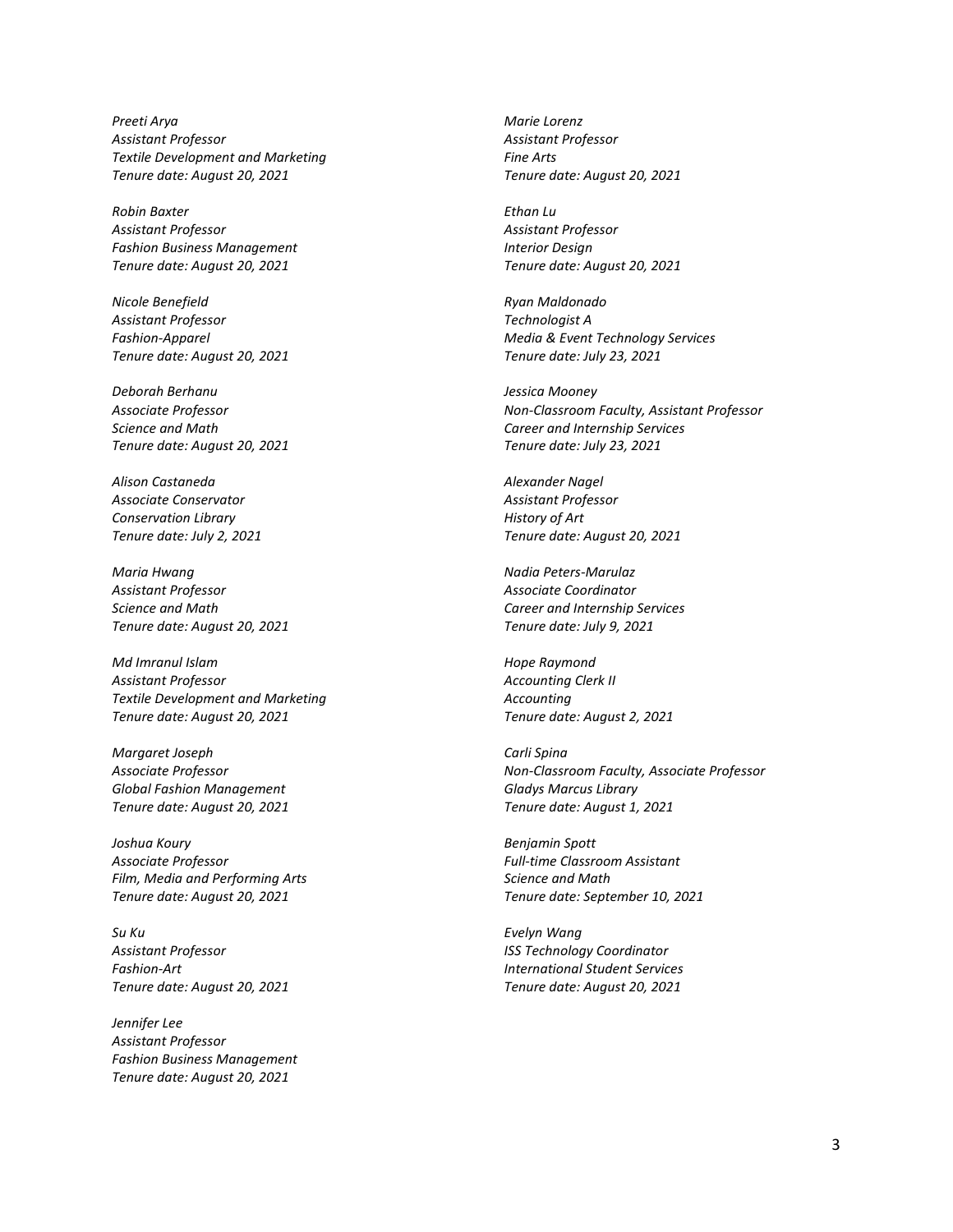# *5.3 Designation of the Legal and Financial Representative for the FIT Programs in Italy 481.3*

### *RESOLVED that:*

*A. The authority of the current legal representative of the FIT locations established in Florence and Milan, Italy, be revoked effective as of the appointment date of the new legal representative, 2021.*

*B. Effective as of the date of the placement of an apostille on the instrument documenting the approval of this board, the new legal representative of the above FIT locations in Italy, with all the powers enumerated on the attached document, shall be Dr. Deirdre Colby Sato, a citizen of the United States of America, born on July 15, 1952, in Elmira, New York, and residing in Ossining, New York.*

*C. The legal representative is authorized, in her discretion, to delegate the execution of a document or documents, or grant power of attorney to execute a document or documents, to another person as she finds appropriate in the circumstances.*

### *POWERS OF THE LEGAL REPRESENTATIVE*

*The legal representative of the above FIT locations in Florence and Milan, Italy, shall have the following powers:*

*1. Within the general oversight and supervision of the President of FIT to subdelegate at his or her individual discretion.*

*2. Authority to represent FIT in contacts with any person or legal entity, including any judicial, administration, or fiscal authority, and generally with all public offices, and shall have the following powers:*

### *a. Signature Powers*

*To sign beneath the name of the FIT locations in Florence and Milan, and their respective titles, all the ordinary and extraordinary correspondence of the FIT locations in Florence and Milan, including that of a confidential nature.*

## *b. Contract in General*

*To execute and terminate any contract relating to the ordinary operation of the FIT locations in Florence and Milan, including any lease or rental contract.*

*c. Sales and Purchase*

*To purchase and to sell, including by contracts of long duration, and to exchange, import and export machinery, goods and products relating to the business of the FIT locations in Florence and Milan, fixing the prices, terms and conditions thereof, and, if required, granting discounts.*

*d. Collections and Receipts*

*(i) To request payment of, and to cash any payment for, any sum owing to the FIT locations in Florence and Milan, for whatever reason, and to give a receipt either for full or partial payment as the case may be.*

*(ii) To receive from the post office, railways and transportation companies any registered or insured letter, parcels or valuable objects, giving receipts and releases therefore.*

*e. Banking and Financial Operations*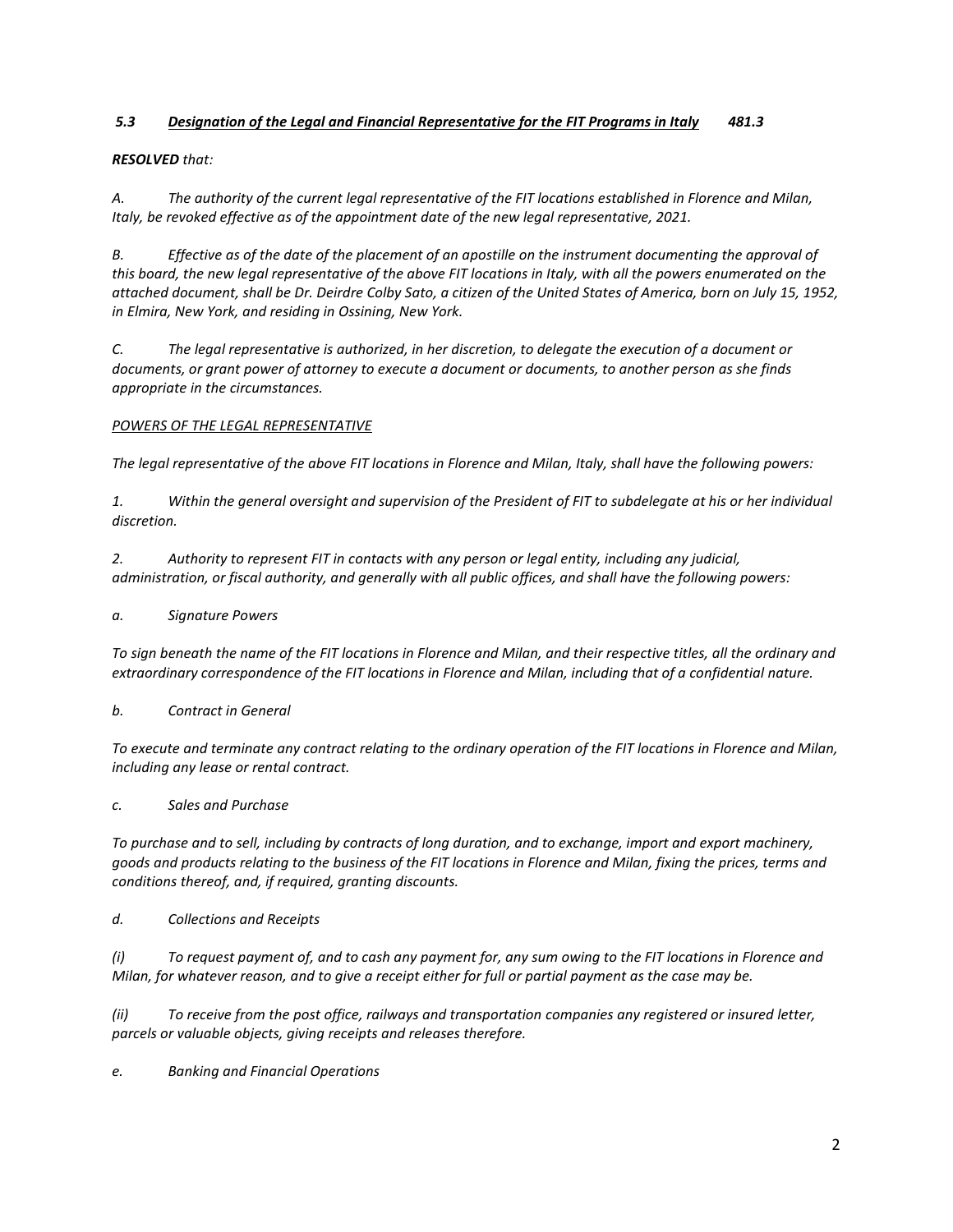*(i) To engage in any banking operation and to arrange for the opening of accounts at any bank or other institution of credit in Italy, including postal accounts for the FIT locations in Florence and Milan.*

*(ii) To arrange for the opening of and to execute, perfect and use lines of credit, bank advances, discounts, overdraft facilities, loans and financing, determining terms and conditions thereof for the FIT locations in Florence and Milan.*

*(iii) To make deposits and to withdraw from the FIT locations in Florence and Milan bank accounts and to issue payment and transfer offers in favor of third parties.*

*(iv) To issue, accept or endorse checks, promissory notes, drafts and other negotiable papers for the FIT locations in Florence and Milan, including payments in favor of third parties or bankers.*

## *f. Insurance*

*To execute contracts with insurance companies or institutions, signing the policies, with power to undertake any required procedures, and in the case of a claim, to settle the amount of damages or indemnities on behalf of the FIT locations in Florence and Milan.*

## *g. Relations with Public Authorities*

*(i) To act on behalf of the FIT locations in Florence and Milan, in contacts with any and all public authorities at the national or local level.*

*(ii) To carry out any procedure or operation by signing and filing requests, papers or documents of any kind and the execute any deed or contract, to make or withdraw security deposits with the Ministries, offices of the public debt, Cassa Depositi, tax authorities, custom offices, cities, provinces and regions, and any other public office on behalf of the FIT locations in Florence and Rome.*

*(iii) To act on behalf of the FIT locations in Florence and Milan before any union, social security office, or organization of employers in Italy.*

## *h. Fiscal Powers*

*To act on behalf of the FIT locations in Florence and Milan with reference to any matter concerning taxes, fees and contributions, to appoint and dismiss accountants, to sign and file returns and declaration, to accept and to reject assessments, to sign tax settlements and to file oppositions, briefs, and documents before any authority or commission, including the Central Tax Commission to accept tax refunds and to cash them.*

*i. Legal Controversies*

*(i) To represent the FIT locations in Florence and Milan before any court, including the Supreme Court, the Constitutional Court or the State Administrative Council, whether at the trial level or any subsequent appeal, to appoint and dismiss attorneys and technical consultants.*

*(ii) To accept the benefit of oaths and to take oaths.*

*(iii) To request attachments, whether judicial or protective, of assets in the hands of debtors of third parties; to attend to the release of the same and to implementation of court pertaining to the FIT locations in Florence and Milan.*